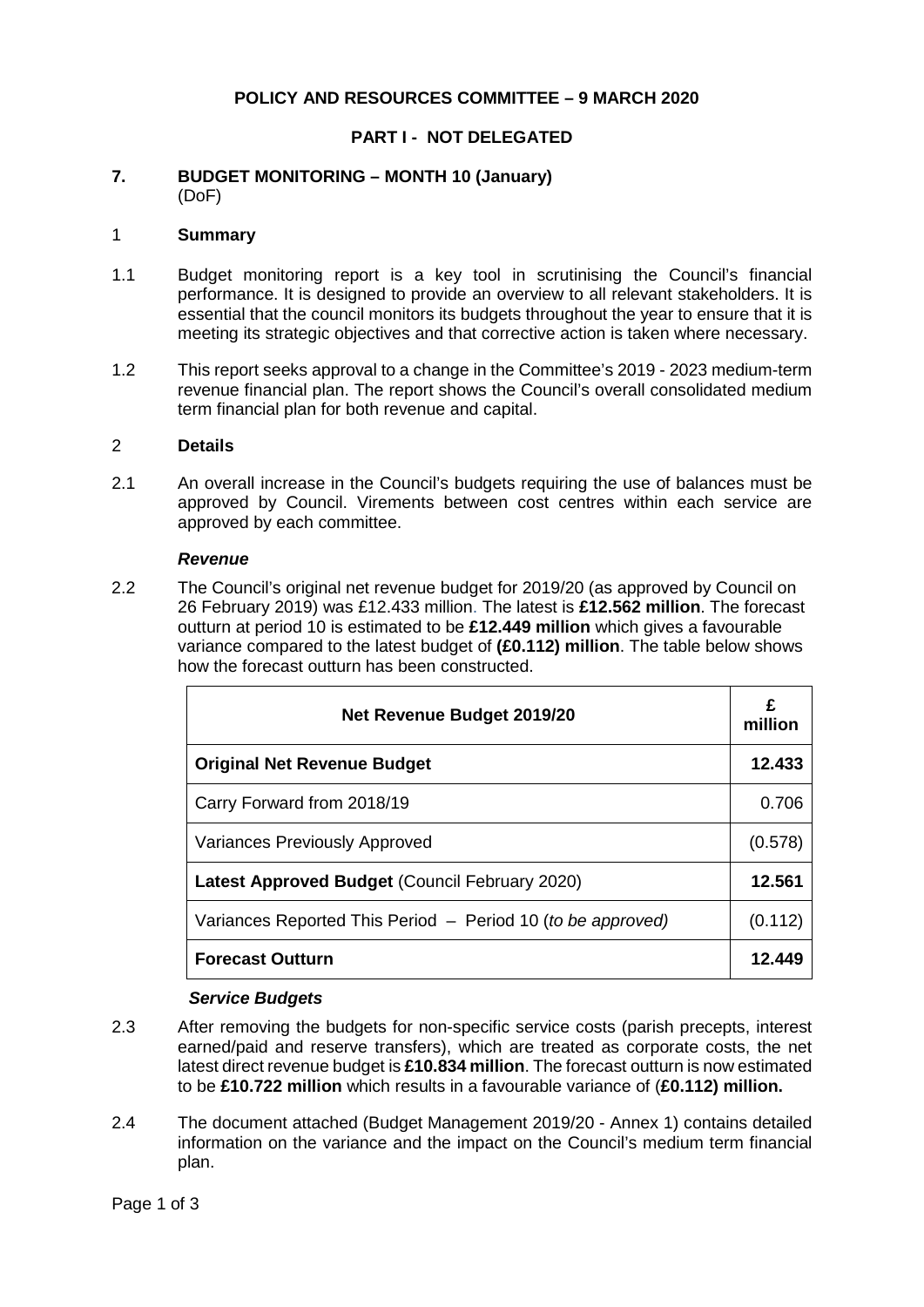# *Capital*

2.5 The original budget for 2019/20 (as approved by Council on 26 February 2019) was £14.624 million. The latest budget is **£15.879 million**. Services have identified a variance of **(£2.563) million** which has decreased the 2019/20 budget to **£13.316 million**. The table below shows how the forecast outturn has been constructed.

| <b>Capital Investment Programme 2019/20</b>                 |         |  |
|-------------------------------------------------------------|---------|--|
| <b>Original Budget</b>                                      | 14.624  |  |
| Rephasing from 2018/19                                      | 3.696   |  |
| <b>Variances Previously Approved</b>                        | (2.441) |  |
| <b>Latest Approved Budget (Council February 2020)</b>       | 15,879  |  |
| Variances Reported This Period - Period 10 (to be approved) | (2.563) |  |
| <b>Forecast Outturn</b>                                     | 13.316  |  |

2.6 The document attached (Budget Management 2019/20 - Annex 1) contains detailed information on the variance and the impact on the Council's medium term financial plan.

# **3. Options/Reasons for Recommendation**

3.1 The recommendations below enable the Committee to make recommendations to Council concerning their budget.

# **4. Policy / Budget Reference and Implications**

- 4.1 In accordance with the Council's financial procedure rules, if the recommendations are accepted, this will amend the Council's budgets.
- 4.2 There are no substantial changes to Council policy resulting from this report.
- **5. Legal, Equal Opportunities, Staffing, Environmental, Community Safety, Customer Services Centre, Communications, Health & Safety & Website Implications**
- 5.1 None specific.

# **6**. **Financial Implications**

6.1 The following revenue and capital variations have been identified for all service committees for Period 10.

| Variance                               | 2019/20     | 2020/21   | 2021/22 | 2022/23 |
|----------------------------------------|-------------|-----------|---------|---------|
| Revenue - (Favourable)/ Unfavourable   | (112, 370)  |           |         |         |
| <b>Capital</b> - Increase / (Decrease) | (2,562,815) | 2,401,445 |         |         |

# **7. Risk Management Implications**